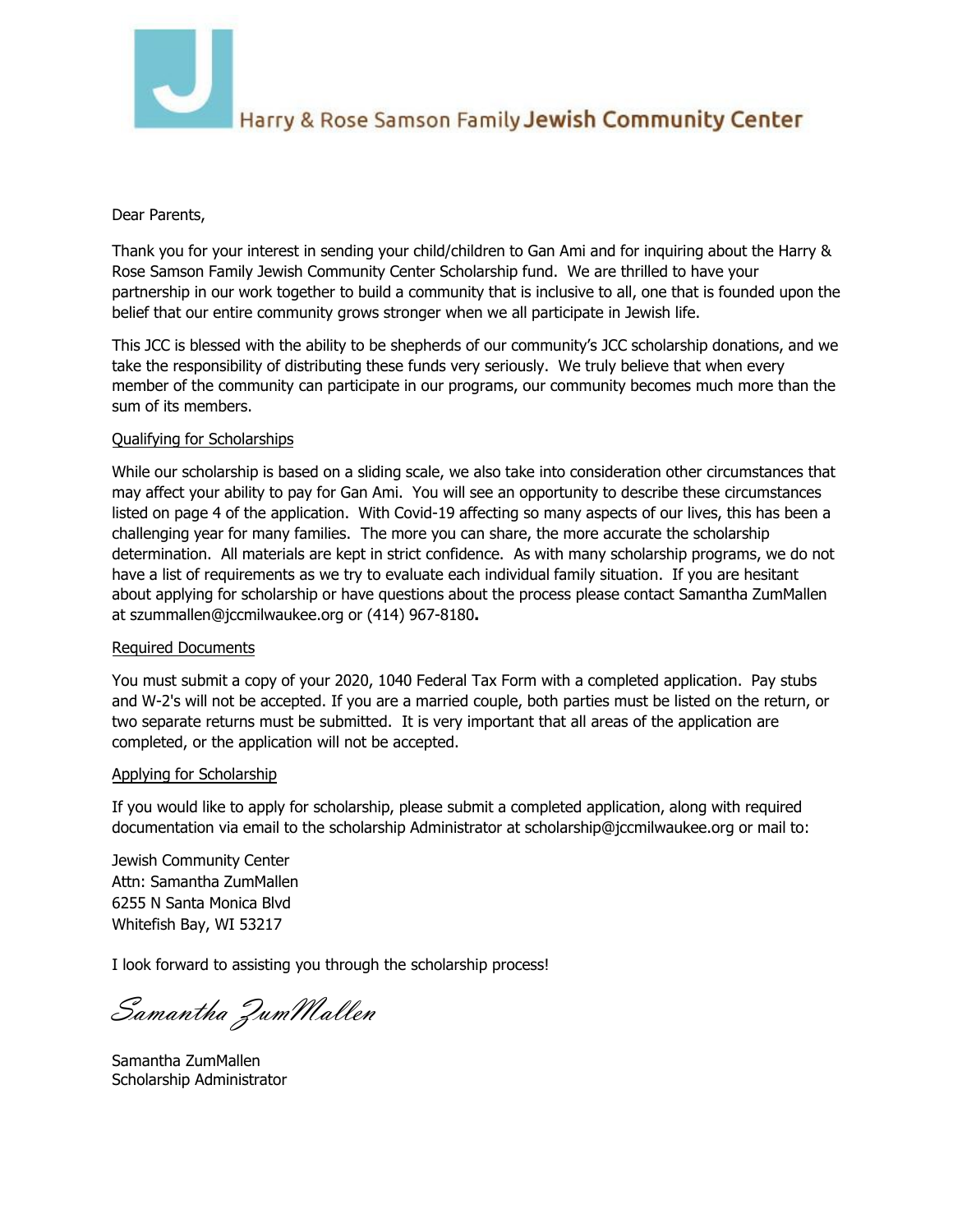

6255 N. Santa Monica Blvd, Milwaukee, WI 53217 (414) 967-8180

# Scholarship Application

Name of Applicant \_\_\_\_\_\_\_\_\_\_\_\_\_\_\_\_\_\_\_\_\_\_\_\_\_\_\_\_\_\_\_\_\_\_\_\_\_\_\_\_\_\_\_\_\_\_\_\_\_\_\_\_\_\_\_\_\_

Please be sure to include:

- Copy of 1040 tax return, Social Security verification letter (if applicable), general assistance or food stamp documentation. Additional documentation may be requested. **\*\*Applications will not be considered without financial documents** o
- Registration form for camps, Early Childhood Programs (Gan Ami) or Kid's Center, as applicable, along with a deposit o
- Signature and date (last page) o
- $\circ$  All materials are kept in strict confidence

Please return the application to the Scholarship Coordinator at scholarship@jccmilwaukee.org

Date Received (JCC use) \_\_\_\_\_\_\_\_\_\_\_\_\_\_\_\_\_\_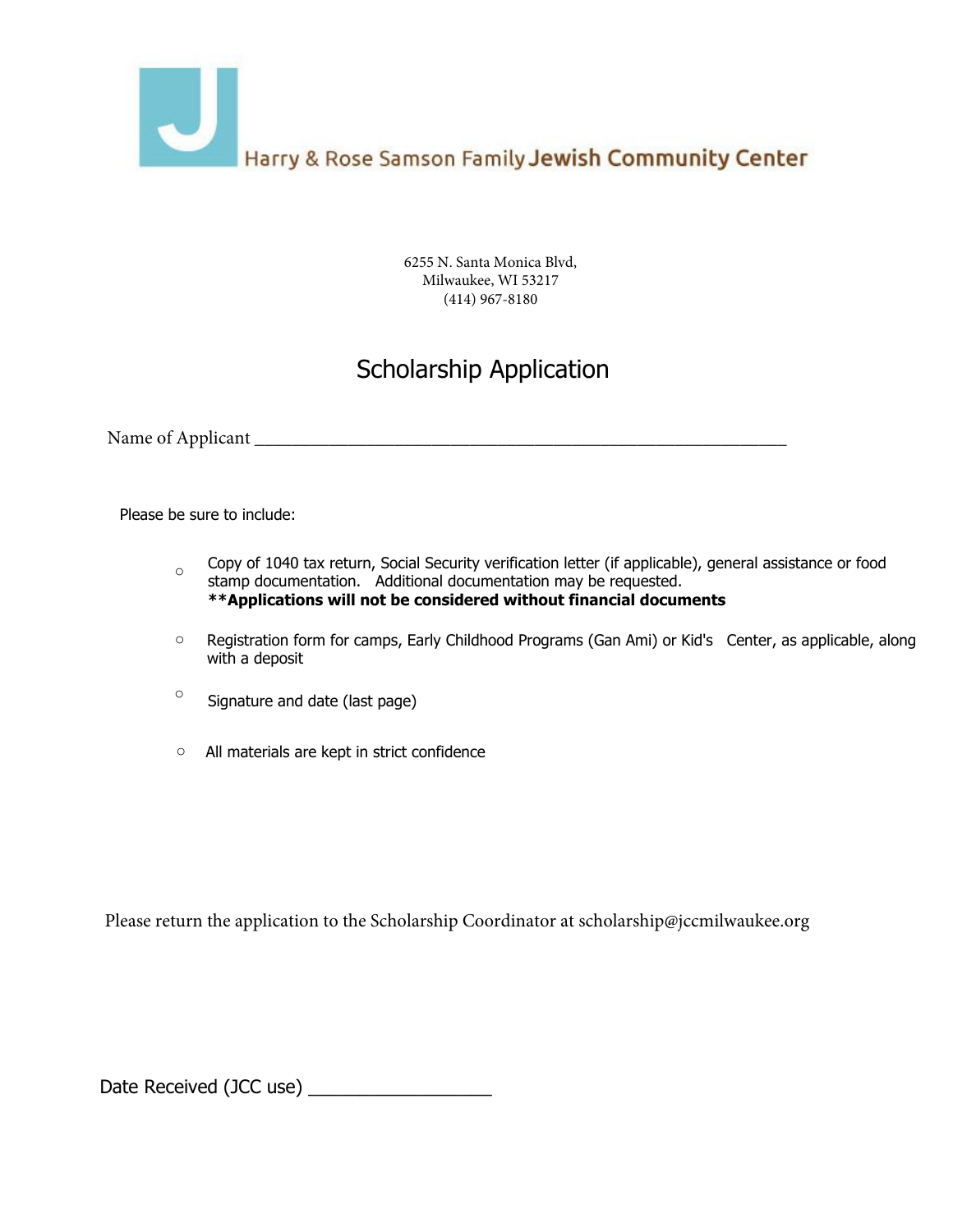Harry & Rose Samson Family Jewish Community Center

**Scholarship Application** 

**Date :** 

| <b>Contact and General information</b>                        |                   |
|---------------------------------------------------------------|-------------------|
| <b>Applicant</b>                                              | <b>Birth Date</b> |
| <b>Applicant</b>                                              | <b>Birth Date</b> |
| <b>Address</b>                                                |                   |
| <b>Telephone number</b>                                       |                   |
| <b>E Mail Address</b>                                         |                   |
| <b>Current JCC Member?</b>                                    |                   |
| <b>Prior Scholarship recipient?</b>                           |                   |
| <b>Marital Status</b>                                         |                   |
| <b>Applicant's Occupation</b>                                 |                   |
| <b>Employer</b>                                               |                   |
| <b>Spouse's Occupation(if applicable)</b>                     |                   |
| <b>Employer</b>                                               |                   |
| <b>Drogram Information <i>u u u u</i> <b><i>u u u</i></b></b> |                   |

(Please check all that apply.) **Program Information**

|                                                     | <b>Full Program Fee</b> | Amount you can pay (Required) |
|-----------------------------------------------------|-------------------------|-------------------------------|
| <b>Membership</b>                                   |                         |                               |
| <b>JCC Summer Day Camp</b>                          |                         |                               |
| <b>JCC Camp Interlaken</b>                          |                         |                               |
| <b>Early Childhood</b><br><b>Programs - Gan Ami</b> |                         |                               |
| <b>KidsCenter</b>                                   |                         |                               |

**Please attach the registration form (or a copy) for each program requested.**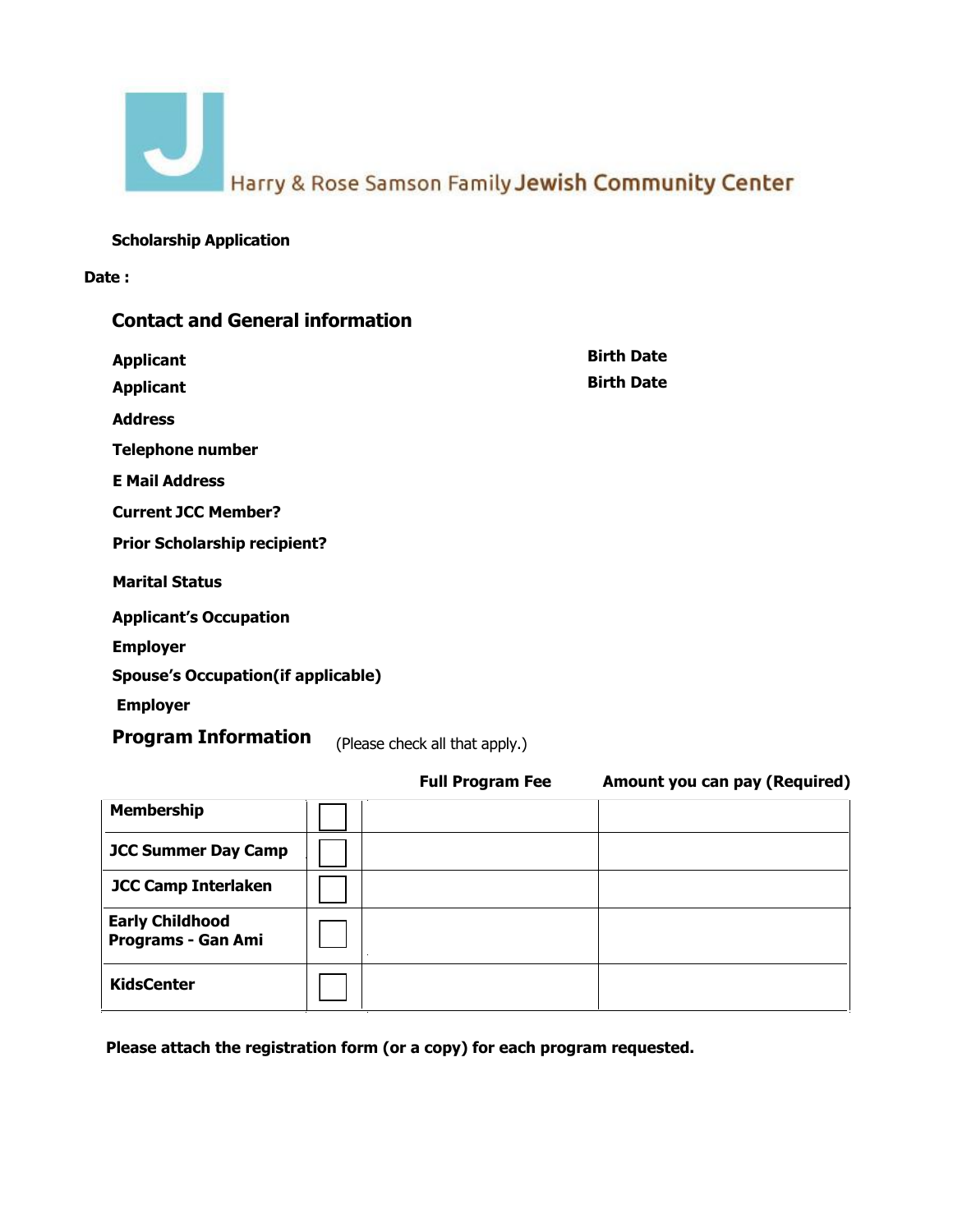### **Family Information**

| <b>Name of each Child</b> | <b>Date of Birth</b> | <b>School and Grade</b> | <b>Program Requested</b> |
|---------------------------|----------------------|-------------------------|--------------------------|
|                           |                      |                         |                          |
|                           |                      |                         |                          |
|                           |                      |                         |                          |
|                           |                      |                         |                          |
|                           |                      |                         |                          |
|                           |                      |                         |                          |

| Other adults or children living at home | <b>Relationship</b> |
|-----------------------------------------|---------------------|
|                                         |                     |
|                                         |                     |
|                                         |                     |
|                                         |                     |

### **Income Information**

|                               | <b>Applicant</b> | <b>Spouse</b> |
|-------------------------------|------------------|---------------|
| <b>Gross Annual Income</b>    |                  |               |
|                               |                  |               |
| Pension/Retirement Income     |                  |               |
|                               |                  |               |
| <b>Interest and Dividends</b> |                  |               |
|                               |                  |               |
| Social Security               |                  |               |
| State orFederal assistance    |                  |               |
| Child Support                 |                  |               |
|                               |                  |               |
| Any other sources of income   |                  |               |
|                               |                  |               |
| Savings                       |                  |               |
|                               |                  |               |

If you are divorced, does the decree address who pays for Gan Ami or other programs?

No

Yes, please describe

What other sources do you plan to apply to for a Scholarship? If applying, how much do you expect to receive?

| What other support do you receive from family, friends or community? |  |
|----------------------------------------------------------------------|--|
|                                                                      |  |